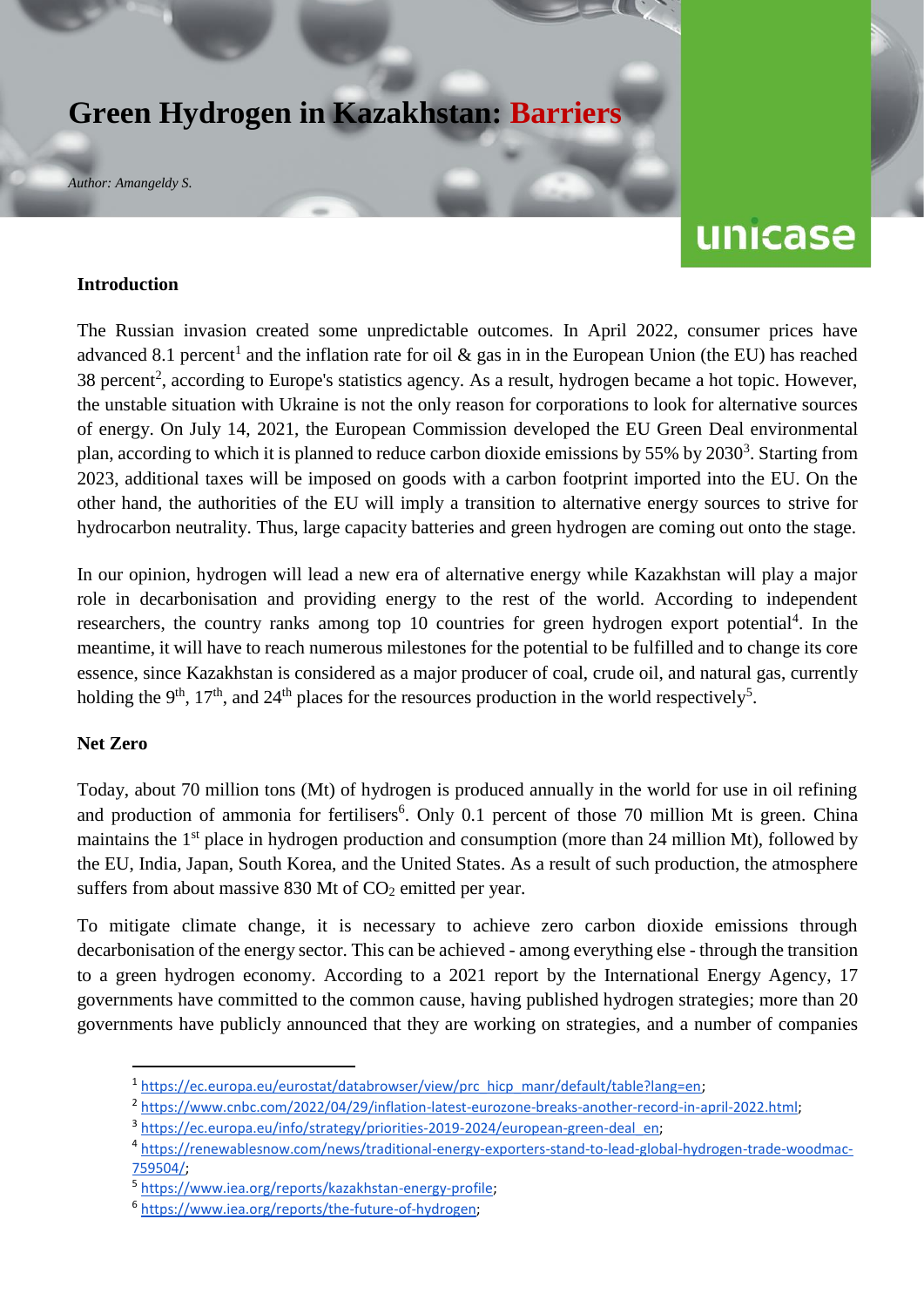are looking to take advantage of hydrogen-related business opportunities. Meanwhile, the Kazakhstan Republic Government and the SVEVIND Group met in Sweden on October  $7<sup>th</sup>$ , 2021, to sign the roadmap for green hydrogen initiatives in Kazakhstan. SVEVIND is planning to produce 2 Mt of green hydrogen per year in Kazakhstan for domestic use and export to the EU. SVEVIND will build 30 Megawatts (MW) of renewable energy (RE) capacity, and Kazakhstan will become the largest green hydrogen producer in the world by 2030. Such projects will help the country to achieve carbon neutrality by 2060, just as planned by the President.

This article reviews potential obstacles for green hydrogen in Kazakhstan. We will additionally review the current legislation for hydrogen in Kazakhstan and analyse problems which arise during the implementation of green hydrogen projects. Would the potential investors be able to mitigate risks? What will it take to green hydrogen initiative to bring fruits?

# **Legislation for Hydrogen Development**

The Kazakhstan Government takes the main role in the upcoming events. For the development of hydrogen energy, it is necessary to create a viable and clear hydrogen strategy. As of today, however, the legislation of Kazakhstan is in many ways insufficient for green hydrogen production.

According to the research by the International Renewable Energy Agency  $(IRENA)^7$ , there are several pillars to base green hydrogen policy-making on:

- National Hydrogen Strategy. The Government needs to define the target amount of green hydrogen to be produced and to develop a particular strategy. It also needs to define the extent of support it will provide the investors with;
- Setting Policy Priorities. The Government needs to identify end-use industries in which hydrogen can be applied:
- Guarantees of Origin. The Government should require investors to prove that hydrogen, with all the emissions related to the production and transportation, is effective for decarbonisation purposes. Carbon emissions should be reflected over the whole hydrogen lifecycle. Thus, the Government will ensure that the exported green hydrogen will satisfy the needs and requirements of the EU and other countries;
- Governance System and Enabling Policies. The Government should ensure that hydrogen policy covers the social sphere by creating new jobs and numerous industries in order to maximise benefits to the national economy.

There are many steps ahead to develop working legislation for hydrogen itself. The Government needs to build a particular strategy which will not only resonate with the RE industry but also cover other industries which may benefit from green hydrogen.

In the meantime, Kazakhstan has a considerably advanced legislation for RES as a whole in the Central Asian region. Legislation for RES has seen significant improvements in recent years. Initiatives taken by the President, including a National Plan for Energy Sector Development 2025, have made the industry

**.** 

<sup>7</sup> [https://irena.org/publications/2020/Nov/Green-](https://irena.org/publications/2020/Nov/Green-hydrogen#:~:text=National%20hydrogen%20strategy.,for%20private%20investment%20and%20finance)

[hydrogen#:~:text=National%20hydrogen%20strategy.,for%20private%20investment%20and%20finance.](https://irena.org/publications/2020/Nov/Green-hydrogen#:~:text=National%20hydrogen%20strategy.,for%20private%20investment%20and%20finance)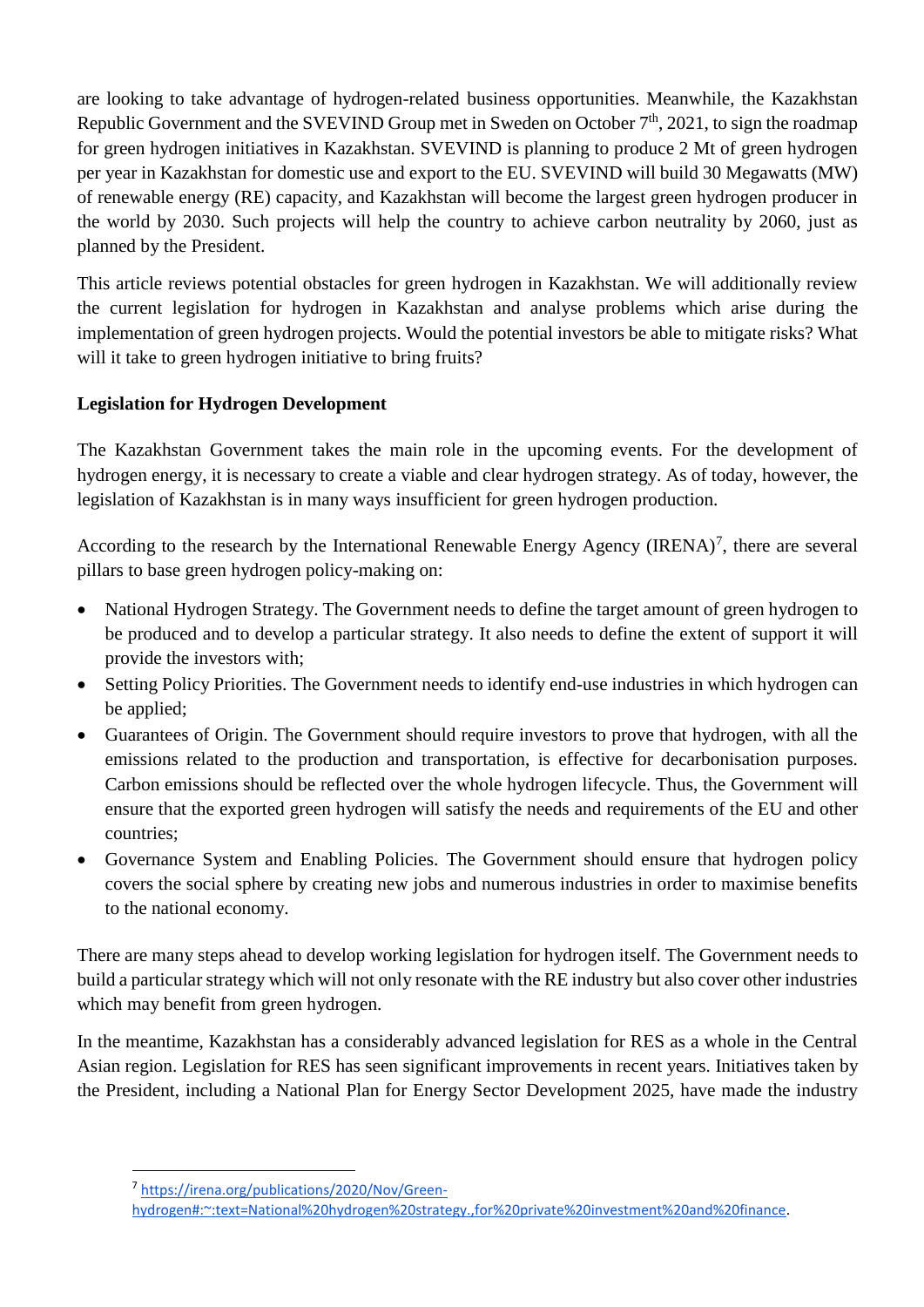attractive to investors, both foreign and domestic. Further prosperity of RES involves evolving legislation in Kazakhstan, fit to the phase of industry development, which is still an issue in Kazakhstan.

Due to the lack of a particular hydrogen regulation, the investors who aim to produce green hydrogen in Kazakhstan are based on the RE legislation. According to the concept for the transition to a green economy, the share of renewable energy sources by 2030 should reach 10 percent from the total produced energy and 50 percent towards the year 2050. In 2018, the Government introduced a concept of auctions for RES projects and all energy produced has been sold to the National grid ever since. However, such auctions and sale of energy to the National grid is not acceptable for green hydrogen enthusiasts. In order to ensure that energy produced by the RE facilities of the investors will be directed to the hydrogen production only, the concept of "island grid" should be established. Under such a concept, the Government should ensure that all the RES energy produced will exclusively be directed to hydrogen production, and under no circumstance the Government should take a watt of such energy for its needs.

### **Problems**

# *Land*

To obtain land plots, RES investors sign a bilateral Model Investment Agreement with the Government, which covers the basic principles and conditions. This Agreement will not adequately comply with the needs of investors. There is another way, a Non-Standard Investment Agreement, and here investors *may* include a detailed process for land plots allocation, further investment incentives and preferences, parties' relations, specific project conditions, and the amount of government support and interference. Unfortunately, the Non-Standard one does not include investments into RES as one of prioritised investment activity types. Consequently, the investors struggle obtaining land plots under Non-standard Investment Agreement. In our opinion, the Government should amend the activity list and include RES.

#### *High Costs of Green Hydrogen Production*

The main barrier to the production of green hydrogen is cost. To be economically feasible, the cost of green hydrogen production should at least be equal to that of grey or blue hydrogen production. Modern technologies for production and transportation are still expensive. Local corporations will surely not be able to bear costs of green hydrogen production. Thus, it is required to attract foreign investment through mutually beneficial agreements, memorandums, and contracts. Enterprises and production facilities created as a result of such cooperation need modern infrastructure for their further functioning. Though RES generation costs have drastically fallen over the years, caused by development of technologies and competitive market, the investment threshold into the RES remains considerably high.

#### **Doing Hydrogen Business**

As of now, we consider many possible options for doing green hydrogen business but only three of them would be viable in Kazakhstan:

- investing into own RE facilities by using own funds;
- co-partnering with the Government (Public Private Partnership (PPP) or Production Sharing Agreement (PSA); *or*
- purchasing RE from existing facilities.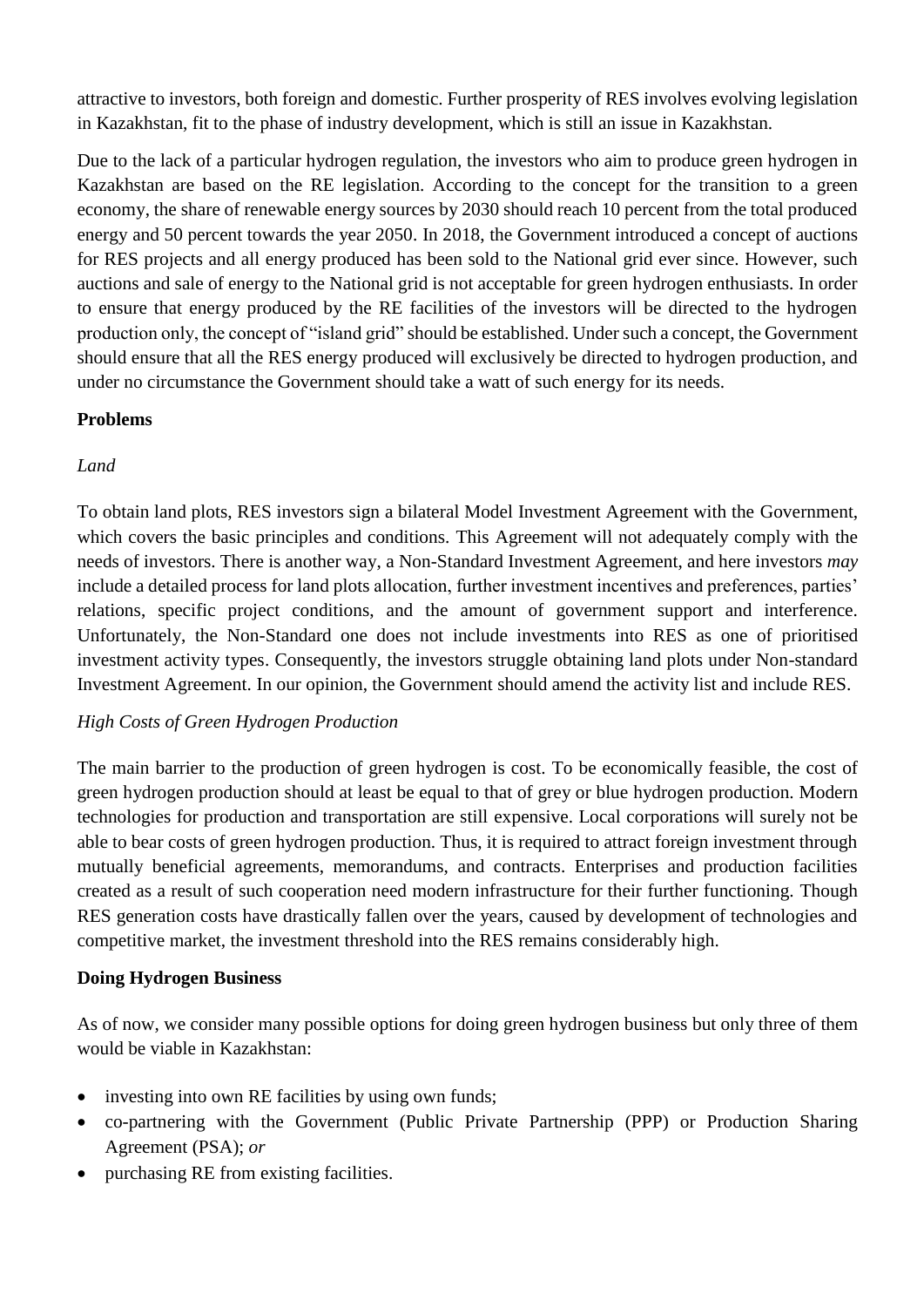In the first, the investor will bear a considerable amount of expenditures from the project outset. Financing construction of own RE facilities will not be available for all investors, and only huge corporations with huge plans can initiate such projects. However, such investors will be able to control produced energy and hydrogen at their own will in the framework of the local legislation. The main advantage for such investors is that they are free from currency risks as Kazakhstan suffers from sporadic currency devaluations and market fluctuations.

The second option would be the safest one, whereby investors and the Government will split the costs; however, the Government may request large amounts of electricity and hydrogen in return. The Government may also require that the ownership of RE facilities is transferred to Kazakhstan at the project end.

The final option is less desirable as investors will have to request the Government to amend the current RES legislation, so investors would be able to purchase energy from RE facilities. The cost of the produced RE is now high and RE facilities owners are not likely to cut the produced electricity cost. Thus, State incentives for hydrogen projects are required. Moreover, such investors bear the risk of terminated power supply by the Government in case of energy shortage in the region.

Even though the cost of RE production is still high, investors see the potential hidden. Their vision is based not only on the fact that the price of RE production is falling faster with introduction of new technologies but also on the increased production of electrolysers. The cost for electrolysers is also falling with lightspeed year by year and by 2030, it is expected to fall by half<sup>8</sup>. In our opinion, the Government should invest in the electrolysers development to ensure the hydrogen projects feasibility.

# **Hydrogen Transportation and Storage**

In Kazakhstan, for hydrogen projects to be feasible, the main condition would be the demand of foreign end-consumers for the green hydrogen. However, currently, Kazakhstan lacks hydrogen transportation and storage infrastructure. The cost of transporting is relatively high due to the hydrogen energy density. The transportation cost may be as high as the cost of production. Therefore, there is a risk that the production is likely to be limited to the regions with strong supply chains, large scale RE potential, and associated industrial demand.

On the other hand, hydrogen may be converted to liquid ammonia in order to reduce its volume, but liquid ammonia has a much lower energy density. In our opinion, the Government should form an available offtake for hydrogen production by allowing investors the transportation of hydrogen through the gas pipeline network available.

Another issue which investors will face is storage of hydrogen. Hydrogen is the lightest known element in the world, and under standard conditions, hydrogen is a gas. It is odourless and colourless, and it is hard to identify leakages. Although it is a non-toxic gas, hydrogen is still highly combustible. Fused with oxygen, it may produce a hefty explosion, so the storage proves to be highly dangerous.

**.** 

<sup>8</sup> [https://www.irena.org/-](https://www.irena.org/-/media/Files/IRENA/Agency/Publication/2014/IRENA_REmap_summary_findings_2014.pdf)

[<sup>/</sup>media/Files/IRENA/Agency/Publication/2014/IRENA\\_REmap\\_summary\\_findings\\_2014.pdf](https://www.irena.org/-/media/Files/IRENA/Agency/Publication/2014/IRENA_REmap_summary_findings_2014.pdf)